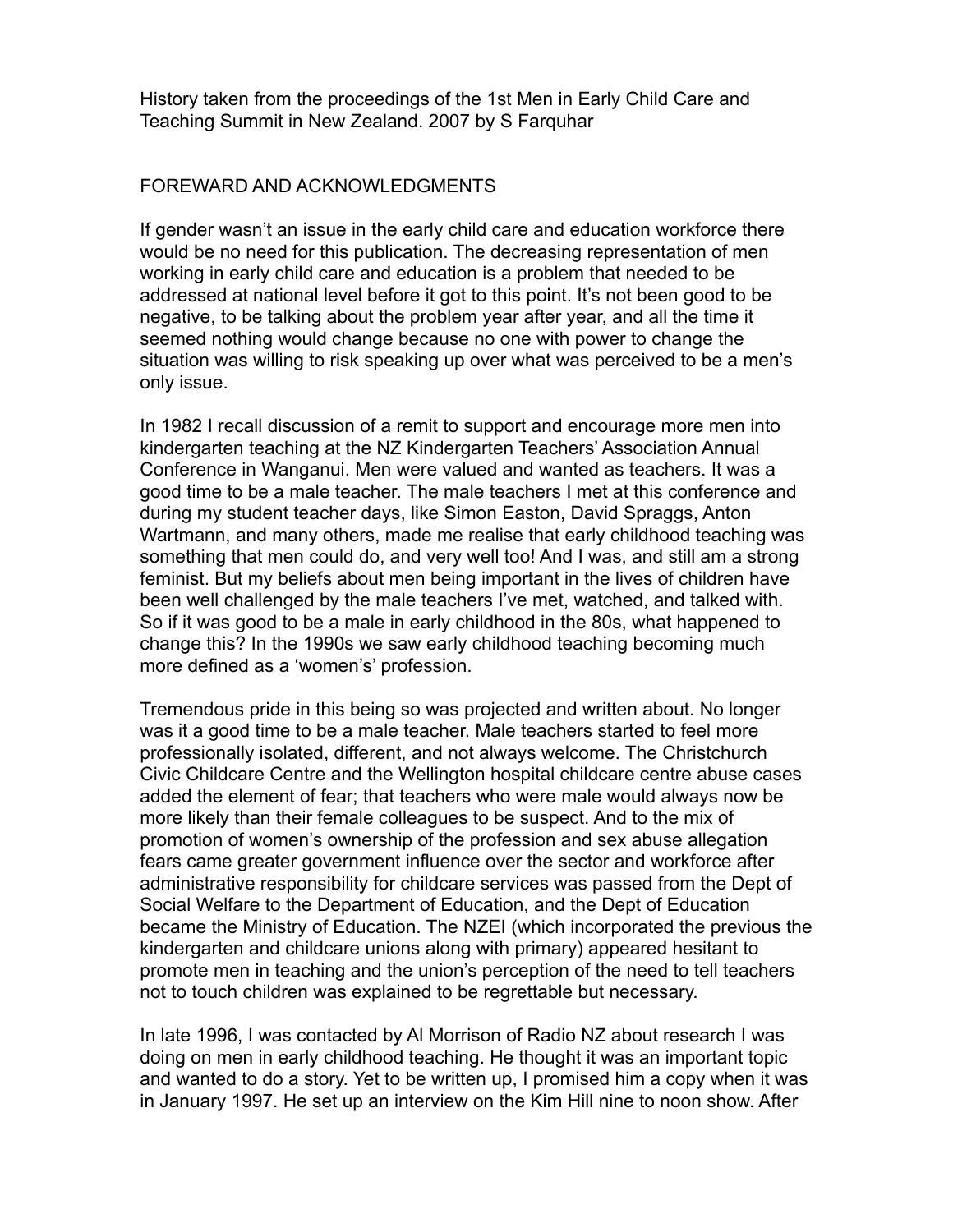talking with Kim Hill I got back into my car in Wellington and my mobile phone wouldn't stop ringing. I must have talked to reporters from just about every radio station, major newspaper, and the story was carried as a second lead news item on TVNZ six o'clock news that night. But, early childhood sector leaders and the government were silent. No action resulted.

It's hard continuing to talk about something that's wrong (being negative and not positive) but when Adam Buckingham emailed me about an assignment he was doing on men in early childhood teaching and I read what he wrote, I was motivated into thinking that perhaps it was time to look at what had changed since 1996/7. Adam wrote an article, as did David Butler, Russell Ballantyne and Lance Cablk to include in a report. In May 2006 I contacted Jane Skinner, a reporter with the Sunday Programme at TVNZ, and asked her if she was interested in the topic and our report. Jane got back to me the same day to say yes her producer was interested, and as a field producer now she'd be doing the story. So we held off formally releasing the report until the documentary was made and later aired in Sept 2006.

For the first time a Minister of Education was interviewed as part of the Sunday documentary on national TV about men in early childhood. For the first time, a national early childhood group publicly voiced concern about the situation and called for change (the Early Childhood Council; thank you to Anthony Keesing and Sue Thorne for doing so much to get the ball rolling). For the first time a group of representatives and leaders got together to begin planning a campaign to get more men into the sector, including teacher education providers, Kindergarten, Montessori, the NZ Childcare Association and the Early Childhood Council. TeachNZ and the Ministry of Education are right behind the call for more male teachers and are keen to open the door for men.

We held a Summit for men in early child care and teaching. Resulting from the Summit, regional support groups have been formed and a national group is to be formalised at the next Men's Summit in 2008. New Zealand men in early child care and teaching now have their own website http://www.ecmenz.org This website has built on the very good one established by male early childhood teachers in Canterbury/Westland who successfully established their regional support network many years ago, doing much to encourage each other to stay in teaching.

So while this publication is about a problem, it is also an historical record that looks back on what has been and on where we are at now. We may not be at this point for much longer. Hopefully male representation will never be allowed to be as low as it has been again. Our attitudes and our acceptance of male underrepresentation may never be the same. It is therefore also a good news publication.